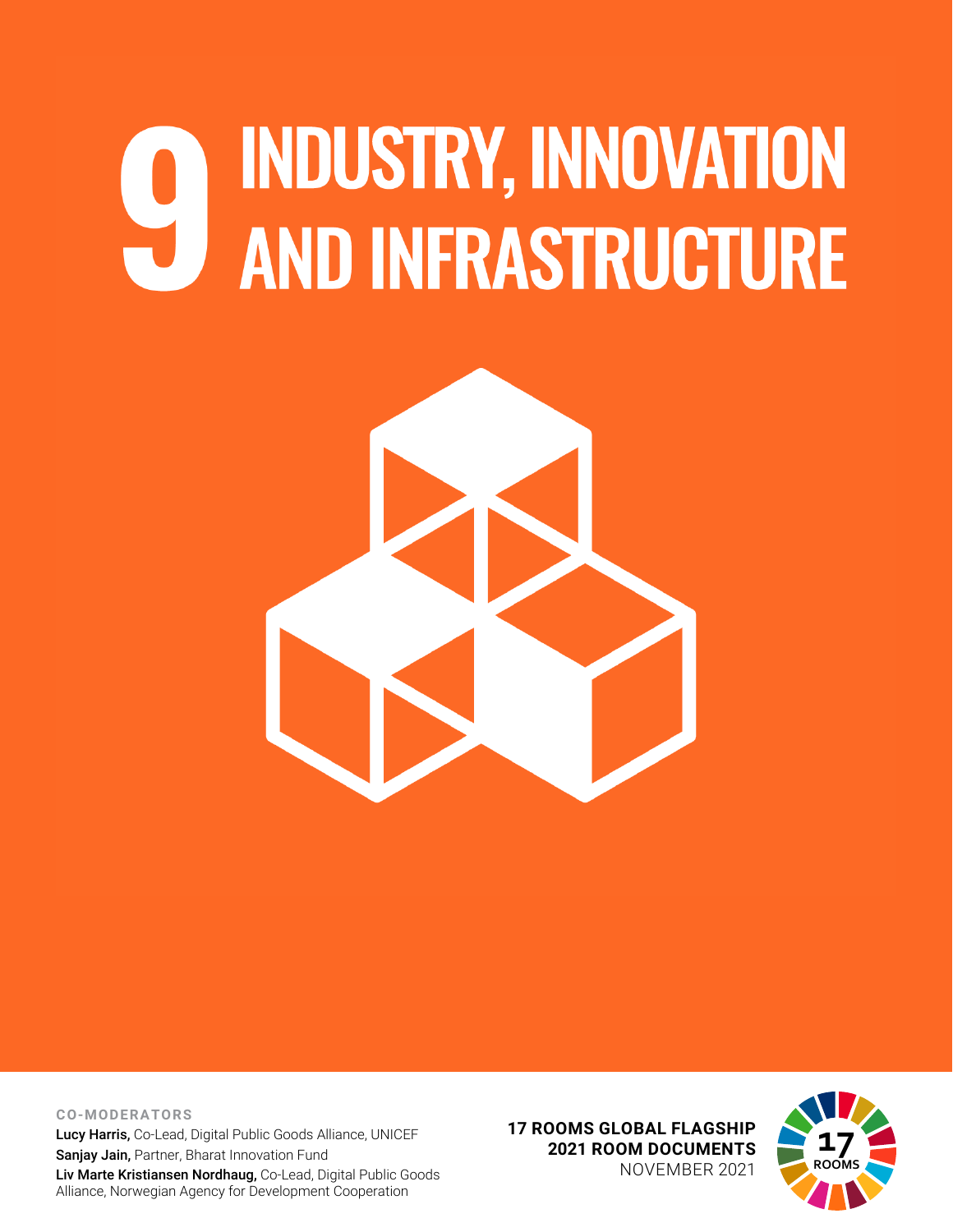This document summarizes the ideas and actions that emerged from Room 9, a working group for Sustainable Development Goal 9 on Industry, Innovation, and Infrastructure, that convened as part of the annual 17 Rooms global flagship process in 2021. The [17 Rooms initiative](https://www.brookings.edu/project/17-rooms/) is co-hosted by the Center for Sustainable Development at The Brookings Institution and The Rockefeller Foundation. Each Room, one per SDG, was asked to identify actionable priorities that can be advanced by the end of 2022 to improve some component of 2030 outcomes for its respective Goal. Corresponding documents prepared by the other flagship Rooms are availabl[e here,](http://www.brookings.edu/17rooms2021) alongside a synthesis report prepared by the 17 Rooms secretariat.

## Advancing "good" digital public infrastructure

Across the globe, digital public goods<sup>[1](#page-1-0)</sup> (DPGs) are in use to advance the SDGs, recover from the COVID-19 pandemic, and build the digital public infrastructure<sup>2</sup> (DPI) that makes modern governance and commerce possible. Using state-of-the-art opensource digital solutions—DPGs— can to build robust DPI can help ensure the social inclusion of women and other traditionally marginalized groups<sup>[3](#page-1-2)</sup> and allows for much greater sustainability, scale, and customization. However, it also requires fundamentally different modes of working.

Traditional modes of designing, procuring, and funding digital systems don't always support open source practices, creating barriers to scale. Momentum is building to change this. Last year's Room 9 discussion group called for developing more robust organizational support for DPGs and DPI. This is well underway, as evidenced by the Digital Public Goods Alliance (DPGA),<sup>[4](#page-1-3)</sup> GovStack initiative,<sup>[5](#page-1-4)</sup> and many other efforts, and a number of funders are examining how to jointly marshal resources, coordinate, and innovate to better support the ecosystem. On August 30, 2021, the Government of Norway, the DPGA, and The Rockefeller Foundation convened funders, other resource providers and implementing countries for a virtual high-level event that highlighted concrete commitments for providing more resources and standing up new mechanisms for supporting the DPG/DPI ecosystem.

In this year's Room 9, we have benefited greatly from bringing together a unique group of technologists, public servants, funders, and others who have used DPGs to benefit people at scale in health, education, financial inclusion, and other spheres. Three in-room meetings have been used to 1) highlight examples of impact and barriers for DPGs and for country implementations of DPI; 2) agree on what needs to change to systematically reduce barriers to making DPGs a disruptive force for DPI-impact and the SDGs more broadly; and 3) identify key mechanisms, discuss specific proposals, and set joint goals that Room 9 stakeholders and other Rooms can help contribute to.

Some highlights from these inspiring in-room discussions include alignment around:

<span id="page-1-0"></span><sup>1</sup> Digital public goods (DPGs) are open source software, open data, open AI models, open standards and open content that adhere to privacy and other applicable laws and best practices, do no harm, and help attain the Sustainable Development Goals (SDGs). They conform to nine indicators as set out in [the Digital Public Goods Standard.](https://digitalpublicgoods.net/standard/)

<span id="page-1-1"></span><sup>&</sup>lt;sup>2</sup> Digital public infrastructures (DPIs) are implementations of digital systems enabling transactions and services that facilitate basic societal functions, and are the rails that other solutions "run on top of." Hence DPIs are relevant for all sectors and for attainment of all SDGs. DPIs are operated, regulated or supported financially by the public sector. They may be built using DPGs, proprietary solutions, or a mix.

<span id="page-1-2"></span><sup>3</sup> Financial Inclusion, Women, and Building Back Better

<span id="page-1-3"></span><sup>4</sup> The Digital Public Goods Alliance is a multi-stakeholder initiative co-hosted by The Government of Norway and The United Nations Children's Fund (UNICEF) with a mission to accelerate the attainment of the sustainable development goals in lowand middle-income countries by facilitating the discovery, development, use of, and investment in digital public goods. <sup>5</sup> ITU, Estonia, GIZ, and the Digital Impact Alliance's collaboration with the goal of accelerating national

<span id="page-1-4"></span>digital transformation and the digitalization of government services for achievement of Sustainable Development Goals by 2030.